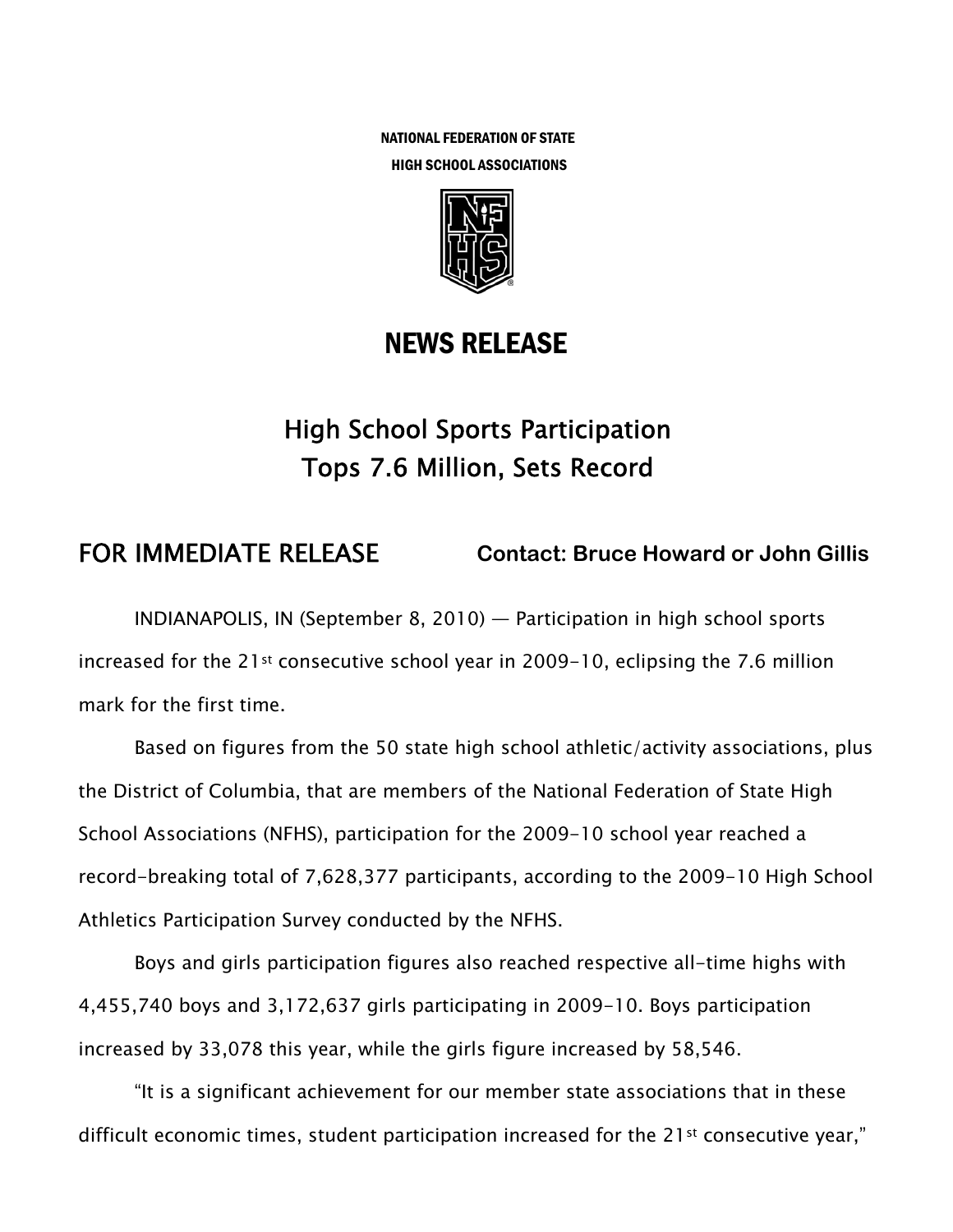said NFHS Executive Director Bob Gardner. "This reinforces the values that high school sports provide as part of the education of our students. The NFHS actively promotes participation in, and support for, the programs throughout the nation."

Based on the survey, 55.1 percent of students enrolled in high schools participate in athletics, which emphasizes and reinforces the idea that high school sports continue to have a significant role in student involvement in schools across the country.

Outdoor track and field gained the most combined participants in 2009-10, with an increase of 25,561 participants, followed by soccer with 19,597 combined participants and cross country (11,925). In girls sports, soccer gained the most participants (11,582), followed by outdoor track and field (11,445) and fast-pitch softball (9,290). Outdoor track and field led the way in boys sports with 14,116 additional participants, followed by cross country (8,156) and soccer (8,015).

The top participatory sports for boys remained the same from 2008-09: 11 player football led the way with 1,109,278 participants, followed by outdoor track and field (572,123), basketball (540,207), baseball (472,644), soccer (391,839), wrestling (272,890), cross country (239,608), tennis (162,755), golf (157,756), and swimming and diving (131,376).

Outdoor track and field continued to be the leading sport for girls with 469,177 participants. Second was basketball (439,550), followed by volleyball (403,985), fastpitch softball (378,211), soccer (356,116), cross country (201,968), tennis (182,395), swimming and diving (158,419), competitive spirit squads (123,644) and golf (70,872).

The top 10 states based on combined participation also remained the same from last year's survey. Texas led the way with a combined total of 780,721 participants.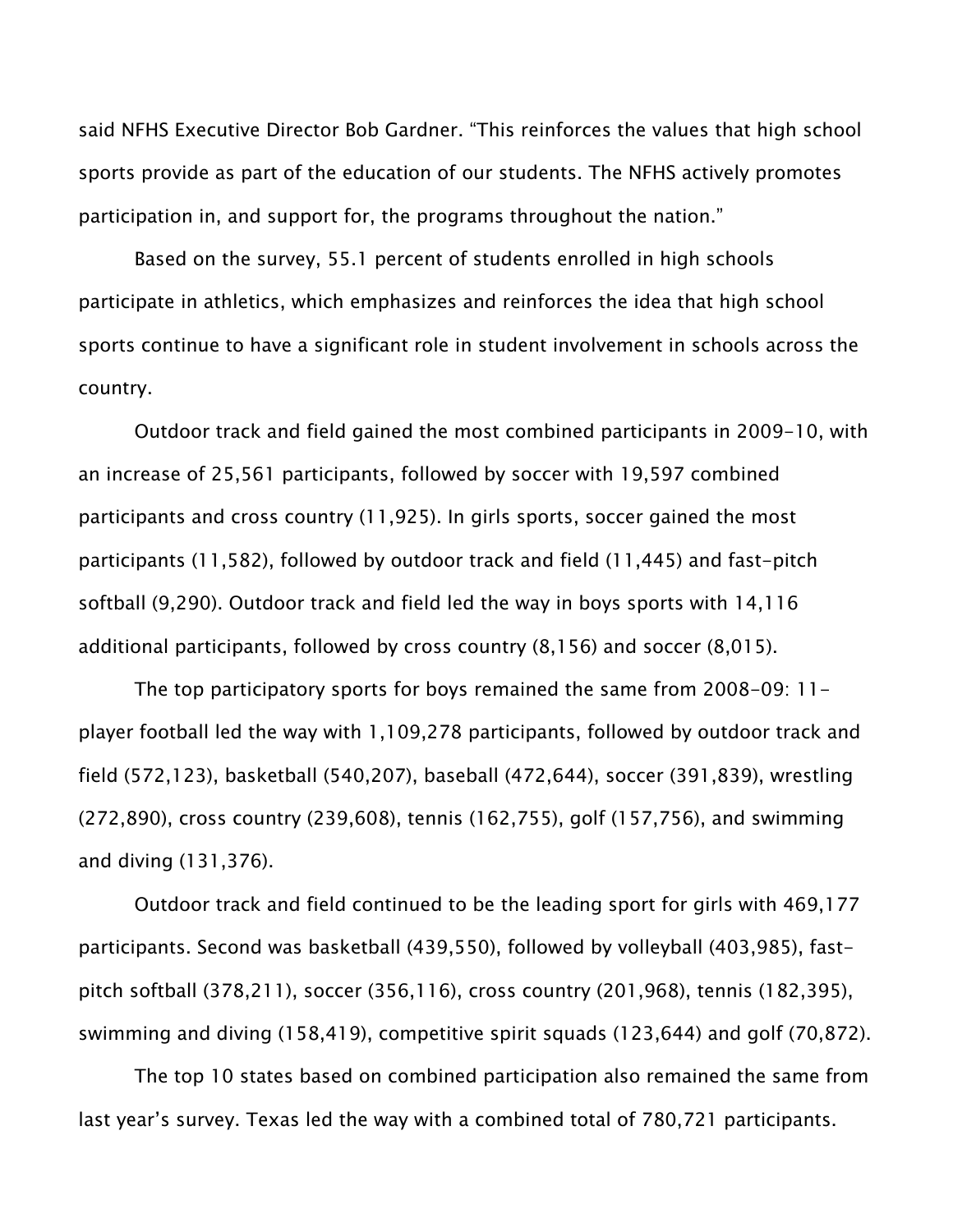California was second with 771,465, followed by New York (379,677), Illinois (344,257), Ohio (334,797), Pennsylvania (317,426), Michigan (313,818), New Jersey (253,097), Florida (247,428) and Minnesota (230,043).

The participation survey has been compiled since 1971 by the NFHS through numbers it receives from its member associations. The complete 2009-10 Sports Participation Survey is available on the NFHS Web site at www.nfhs.org.

#### 10 MOST POPULAR BOYS PROGRAMS

| <b>Schools</b>          |                                     |        | Participants |                              |           |  |
|-------------------------|-------------------------------------|--------|--------------|------------------------------|-----------|--|
| 1.                      | Basketball                          | 17,969 |              | 1. Football - 11-Player      | 1,109,278 |  |
|                         | 2. Track and Field - Outdoor 16,011 |        |              | 2. Track and Field - Outdoor | 572,123   |  |
| 3.                      | Baseball                            | 15,786 |              | 3. Basketball                | 540,207   |  |
|                         | 4. Football - 11-Player             | 14,226 |              | 4. Baseball                  | 472,644   |  |
|                         | 5. Cross Country                    | 13,942 |              | 5. Soccer                    | 391,839   |  |
|                         | 6. Golf                             | 13,693 |              | 6. Wrestling                 | 272,890   |  |
|                         | 7. Soccer                           | 11,375 |              | 7. Cross Country             | 239,608   |  |
| 8.                      | Wrestling                           | 10,363 | 8.           | Tennis                       | 162,755   |  |
| 9.                      | <b>Tennis</b>                       | 9,916  |              | 9. Golf                      | 157,756   |  |
| 10. Swimming and Diving |                                     | 6,820  |              | 10. Swimming and Diving      |           |  |

131,376

### 10 MOST POPULAR GIRLS PROGRAMS

## Schools **Participants** 1. Basketball 17,711 1. Track and Field – Outdoor 469,177 2. Track and Field – Outdoor 15,923 2. Basketball 439,550 3. Volleyball 15,382 3. Volleyball 403,985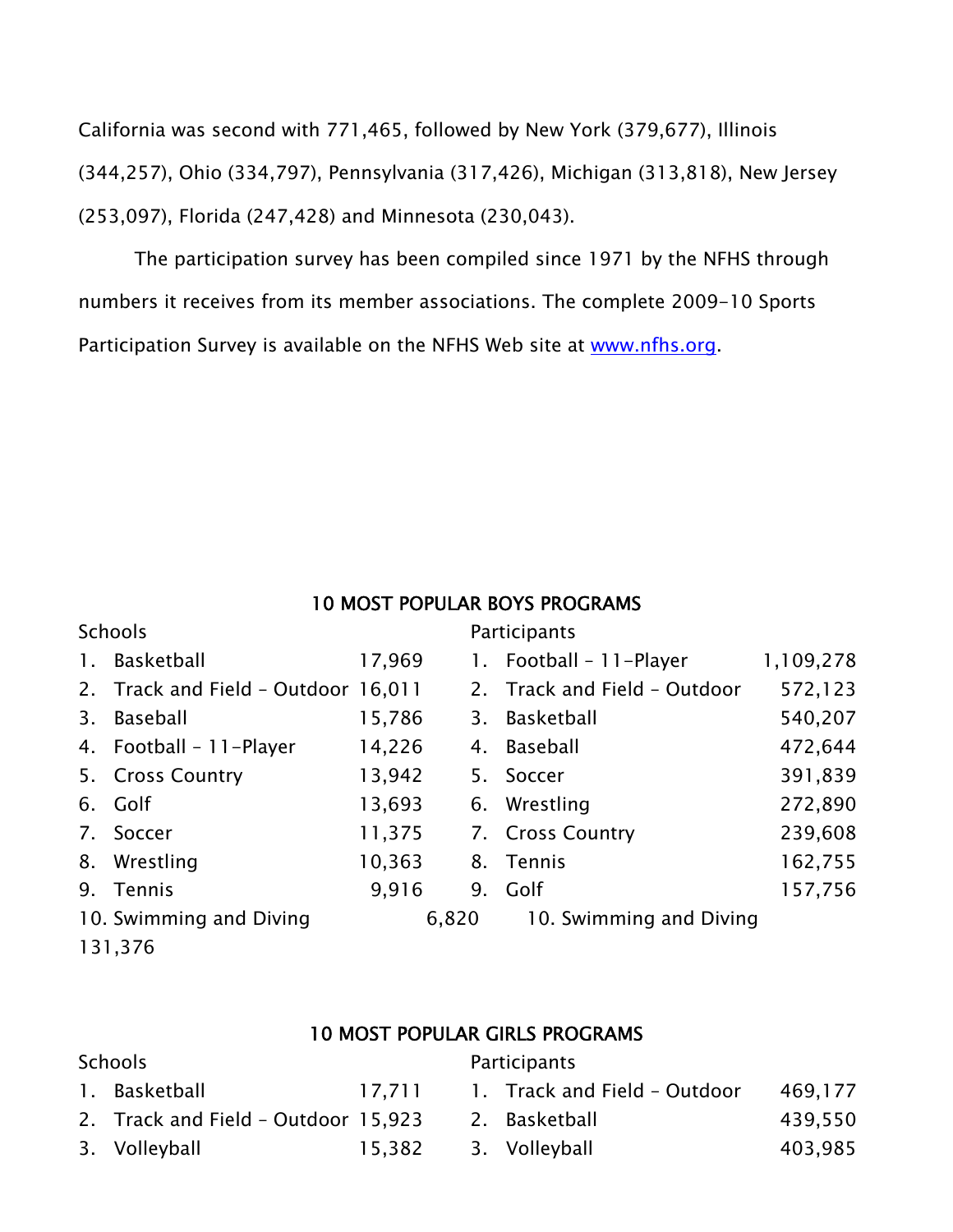|         | 4. Softball - Fast Pitch      | 15,298 |       | 4. Softball - Fast Pitch |                              | 378,211 |  |  |  |
|---------|-------------------------------|--------|-------|--------------------------|------------------------------|---------|--|--|--|
|         | 5. Cross Country              | 13,809 |       | 5. Soccer                |                              | 356,116 |  |  |  |
|         | 6. Soccer                     | 10,901 |       | 6. Cross Country         |                              | 201,968 |  |  |  |
|         | 7. Tennis                     | 10,166 |       | 7. Tennis                |                              | 182,395 |  |  |  |
|         | 8. Golf                       | 9,651  |       |                          | 8. Swimming and Diving       |         |  |  |  |
| 158,419 |                               |        |       |                          |                              |         |  |  |  |
|         | 9. Swimming and Diving        |        | 7,171 |                          | 9. Competitive Spirit Squads |         |  |  |  |
| 123,644 |                               |        |       |                          |                              |         |  |  |  |
|         | 10. Competitive Spirit Squads | 4,879  |       | 10. Golf                 |                              | 70,872  |  |  |  |

**###** 

This press release was written by Lauren Fellmeth, a fall intern in the NFHS Publications/Communications Department and a recent graduate of Elon (North Carolina) University.

#### About the National Federation of State High School Associations (NFHS)

The NFHS, based in Indianapolis, Indiana, is the national leadership organization for high school sports and fine arts activities. Since 1920, the NFHS has led the development of education-based interscholastic sports and fine arts activities that help students succeed in their lives. The NFHS sets direction for the future by building awareness and support, improving the participation experience, establishing consistent standards and Rules for competition, and helping those who oversee high school sports and activities. The NFHS writes playing rules for 17 sports for boys and girls at the high school level. Through its 50 member state associations and the District of Columbia, the NFHS reaches more than 19,000 high schools and 11 million participants in high school activity programs, including more than 7.6 million in high school sports. As the recognized national authority on interscholastic activity programs, the NFHS conducts national meetings; sanctions interstate events; produces publications for high school coaches, officials and athletic directors; sponsors professional organizations for high school coaches, officials, spirit coaches, speech and debate coaches and music adjudicators; serves as the national source for interscholastic coach training; and serves as a national information resource of interscholastic athletics and activities. For more information, visit the NFHS Web site at www.nfhs.org.

MEDIA CONTACTS: Bruce Howard or John Gillis, 317-972-6900 National Federation of State High School Associations